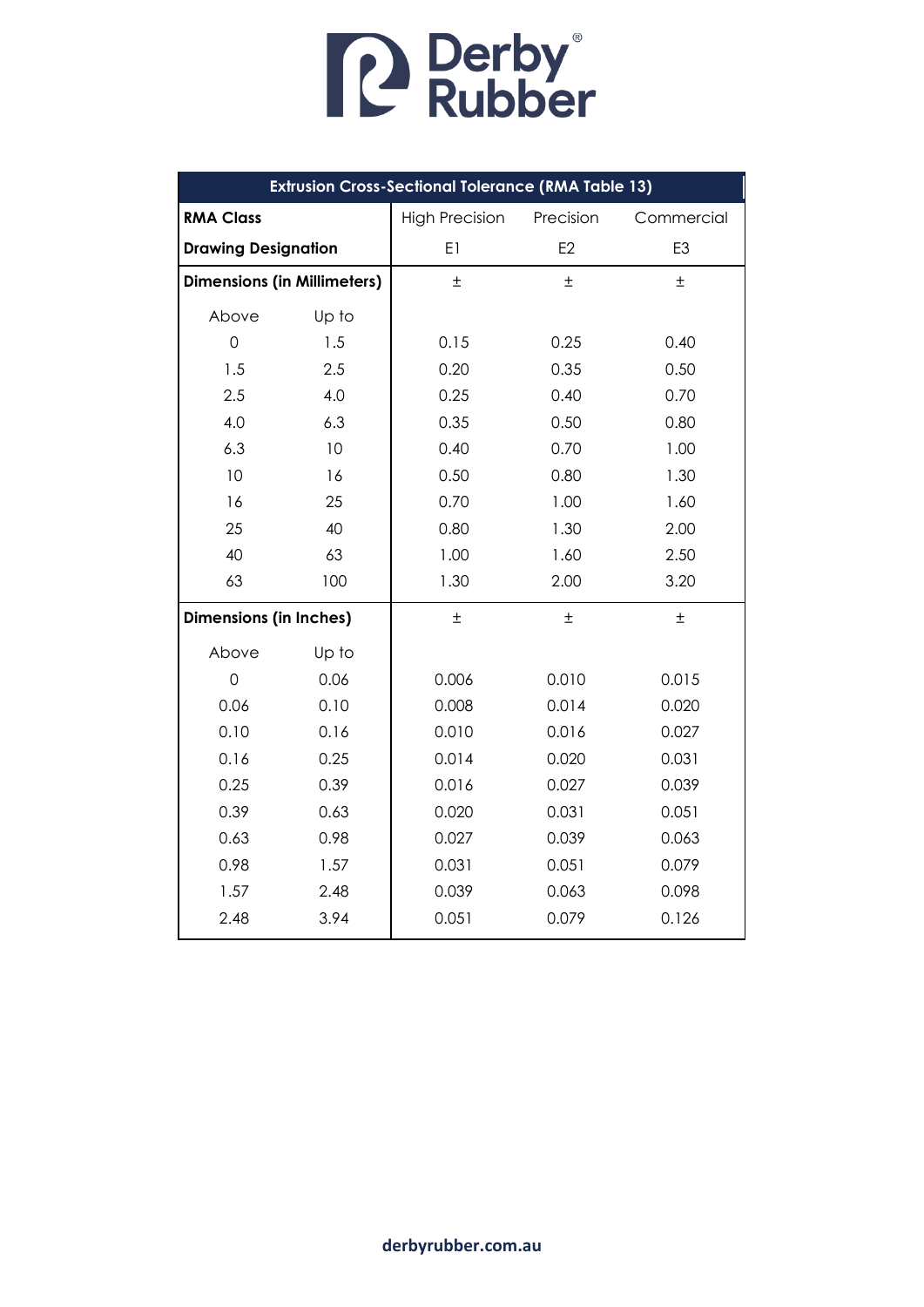| Cut Length Tolerance for Un-spliced Extrusion (RMA Table 16) |       |                                    |       |            |  |
|--------------------------------------------------------------|-------|------------------------------------|-------|------------|--|
| <b>RMA Class</b>                                             |       | <b>High Precision</b><br>Precision |       | Commercial |  |
| <b>Drawing Designation</b>                                   |       | L1                                 | L2    | L3         |  |
| Length (in Millimeters)                                      |       | $\pm$                              | $\pm$ | $\pm$      |  |
| Above                                                        | Up to |                                    |       |            |  |
| 0                                                            | 40    | 0.7                                | 1.0   | 1.6        |  |
| 40                                                           | 63    | 0.8                                | 1.3   | 2.0        |  |
| 63                                                           | 100   | 1.0                                | 1.6   | 2.5        |  |
| 100                                                          | 160   | 1.3                                | 2.0   | 3.2        |  |
| 160                                                          | 250   | 1.6                                | 2.5   | 4.0        |  |
| 250                                                          | 400   | 2.0                                | 3.2   | 5.0        |  |
| 400                                                          | 630   | 2.5                                | 4.0   | 6.3        |  |
| 630                                                          | 1000  | 3.2                                | 5.0   | 10.0       |  |
| 1000                                                         | 1600  | 4.0                                | 6.3   | 12.5       |  |
| 1600                                                         | 2500  | 5.0                                | 10.0  | 16.0       |  |
| 2500                                                         | 4000  | 6.3                                | 12.5  | 20.0       |  |
| 4000                                                         |       | 0.16%                              | 0.32% | 0.50%      |  |
| Length (in Inches)                                           |       | $\pm$                              | $\pm$ | $\pm$      |  |
| Above                                                        | Up to |                                    |       |            |  |
| 0                                                            | 1.6   | 0.03                               | 0.04  | 0.06       |  |
| 1.6                                                          | 2.5   | 0.03                               | 0.05  | 0.08       |  |
| 2.5                                                          | 4.0   | 0.04                               | 0.06  | 0.10       |  |
| 4.0                                                          | 6.3   | 0.05                               | 0.08  | 0.13       |  |
| 6.3                                                          | 10.0  | 0.06                               | 0.10  | 0.16       |  |
| 10.0                                                         | 16.0  | 0.8                                | 0.13  | 0.20       |  |
| 16.0                                                         | 25.0  | 0.10                               | 0.16  | 0.25       |  |
| 25.0                                                         | 40.0  | 0.13                               | 0.20  | 0.40       |  |
| 40.0                                                         | 63.0  | 0.16<br>0.25                       |       | 0.50       |  |
| 63.0                                                         | 100.0 | 0.20                               | 0.40  | 0.63       |  |
| 100.0                                                        | 160.0 | 0.25                               | 0.50  | 0.80       |  |
| 160.0                                                        |       | 0.16%                              | 0.32% | 0.50%      |  |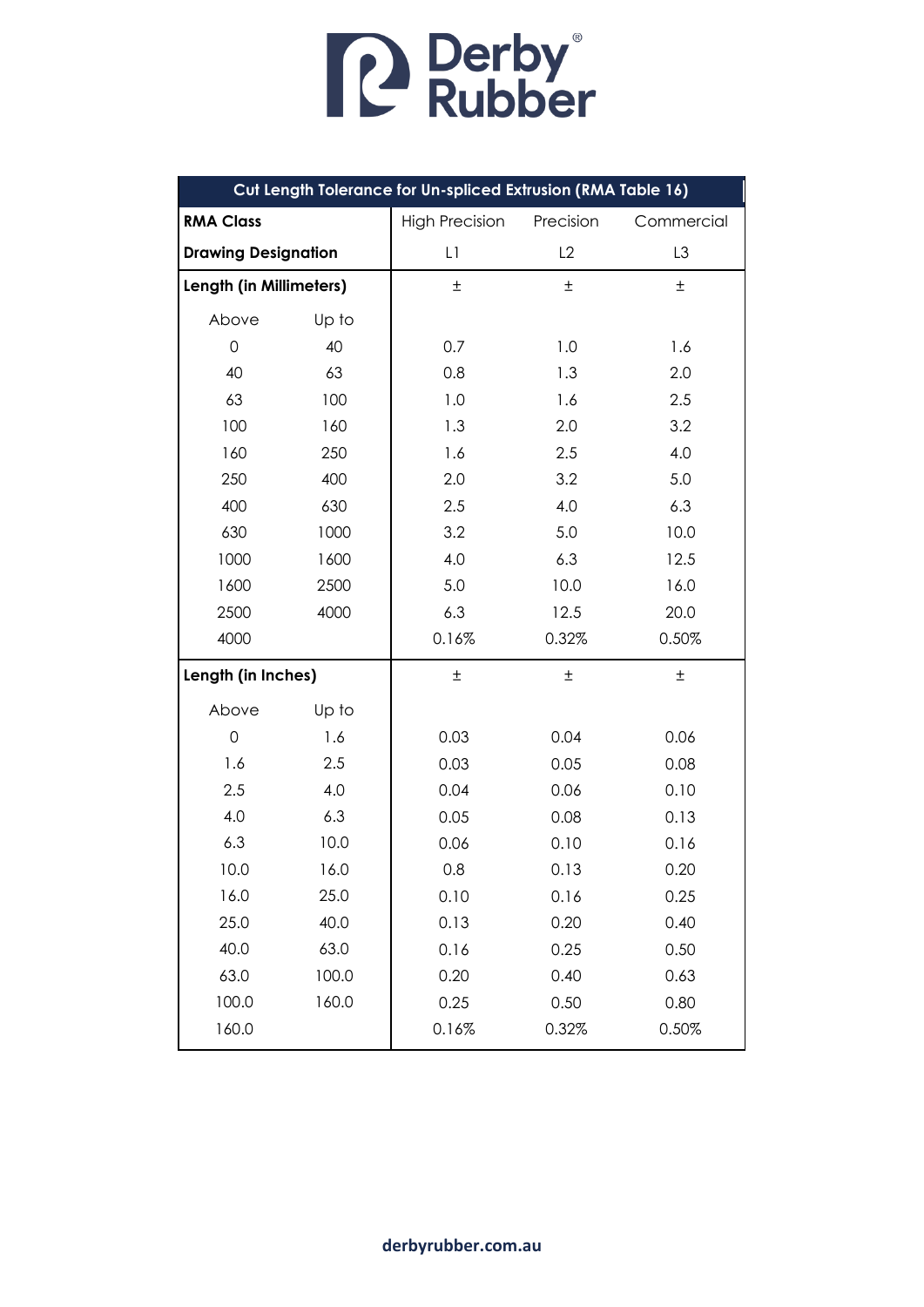

| <b>Spliced Length Tolerances (RMA Table 18)</b> |       |                       |                |                |  |
|-------------------------------------------------|-------|-----------------------|----------------|----------------|--|
| <b>RMA Class</b>                                |       | <b>High Precision</b> | Precision      | Commercial     |  |
| <b>Drawing Designation</b>                      |       | S <sub>1</sub>        | S <sub>2</sub> | S <sub>3</sub> |  |
| Length (in Millimeters)                         |       | $\pm$                 | $\pm$          | $\pm$          |  |
| Above                                           | Up to | 3.2                   | 6.3            | 7.1            |  |
| $\mathbf 0$                                     | 250   | 4.0                   | 7.1            | 8.0            |  |
| 250                                             | 400   | 5.0                   | 8.0            | 9.0            |  |
| 400                                             | 630   | 6.3                   | 9.0            | 10.0           |  |
| 1000                                            | 1600  | 8.0                   | 10.0           | 11.2           |  |
| 1600                                            | 2500  | 10.0                  | 11.2           | 12.3           |  |
| 2500                                            | over  | 12.5                  | 12.5           | 16.0           |  |
| Length (in Inches)                              |       | $\pm$                 | $\pm$          | 土              |  |
| Above                                           | Up to |                       |                |                |  |
| 0                                               | 10    | 0.13                  | 0.25           | 0.28           |  |
| 10                                              | 16    | 0.16                  | 0.28           | 0.32           |  |
| 16                                              | 25    | 0.20                  | 0.32           | 0.36           |  |
| 25                                              | 40    | 0.25                  | 0.36           | 0.40           |  |
| 40                                              | 63    | 0.32                  | 0.40           | 0.45           |  |
| 63                                              | 100   | 0.40                  | 0.45           | 0.50           |  |
| 100                                             | over  | 0.50                  | 0.50           | 0.53           |  |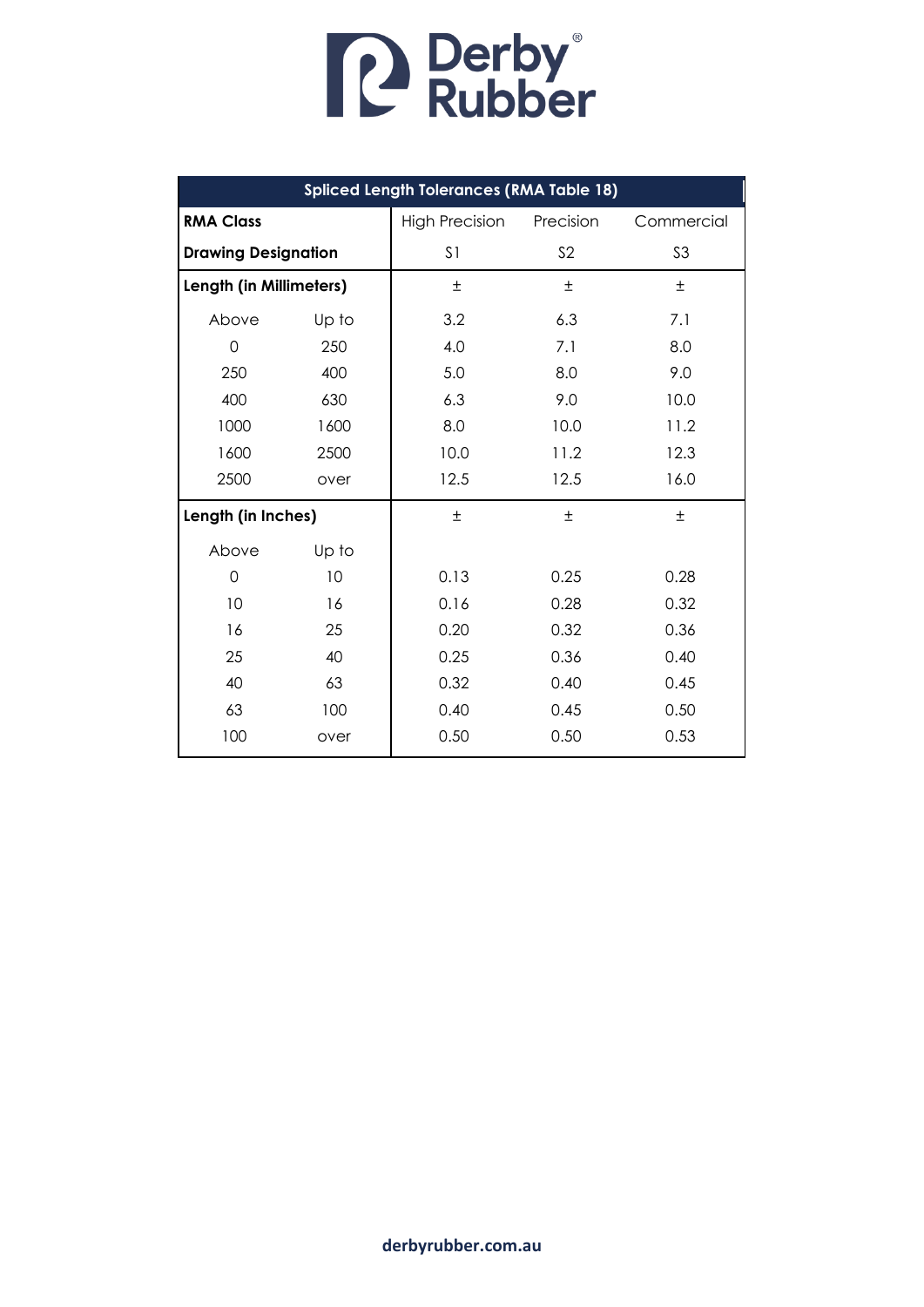| <b>Tolerances on Internal Dimensions of Mandrel-Supported Extrusions</b> |                          |              |                 |                 |  |
|--------------------------------------------------------------------------|--------------------------|--------------|-----------------|-----------------|--|
| <b>RMA Class</b>                                                         |                          | Precision    | Commercial      | Non-Critical    |  |
| <b>Drawing Designation</b>                                               |                          | EN1          | EN <sub>2</sub> | EN <sub>3</sub> |  |
| <b>Dimensions (in Millimeters)</b>                                       |                          | 土            | Ŧ               | $\pm$           |  |
| Above                                                                    | Up to                    |              |                 |                 |  |
| 0                                                                        | $\overline{\mathcal{A}}$ | 0.20         | 0.20            | 0.35            |  |
| $\overline{4}$                                                           | 6.3                      | 0.20         | 0.25            | 0.40            |  |
| 6.3                                                                      | 10                       | 0.25         | 0.35            | 0.50            |  |
| 10                                                                       | 16                       | 0.35         | 0.40            | 0.70            |  |
| 16                                                                       | 25                       | 0.40         | 0.50            | 0.80            |  |
| 25                                                                       | 40                       | 0.50         | 0.70            | 1.00            |  |
| 40                                                                       | 63                       | 0.70         | 0.80            | 1.30            |  |
| 63                                                                       | 100                      | 0.80         | 1.00            | 1.60            |  |
| 100                                                                      | 160                      | 1.00         | 1.30            | 2.00            |  |
| 160                                                                      |                          | 0.6%<br>0.8% |                 | 1.2%            |  |
| <b>Dimensions (in Inches)</b>                                            |                          | $\pm$        | $\pm$           | $\pm$           |  |
| Above                                                                    | Up to                    |              |                 |                 |  |
| $\overline{O}$                                                           | 0.16                     | 0.008        | 0.08            | 0.014           |  |
| 0.16                                                                     | 0.25                     | 0.008        | 0.010           | 0.016           |  |
| 0.25                                                                     | 0.40                     | 0.010        | 0.014           | 0.020           |  |
| 0.40                                                                     | 0.63                     | 0.014        | 0.016           | 0.028           |  |
| 0.63                                                                     | 1.00                     | 0.016        | 0.020           | 0.032           |  |
| 1.00                                                                     | 1.60                     | 0.020        | 0.028           | 0.040           |  |
| 1.60                                                                     | 2.50                     | 0.028        | 0.051<br>0.032  |                 |  |
| 2.50                                                                     | 4.00                     | 0.032        | 0.040           | 0.063           |  |
| 4.00                                                                     | 6.30                     | 1.040        | 0.051           | 0.079           |  |
| 6.30                                                                     |                          | 0.6%         | 0.8%            | 1.2%            |  |